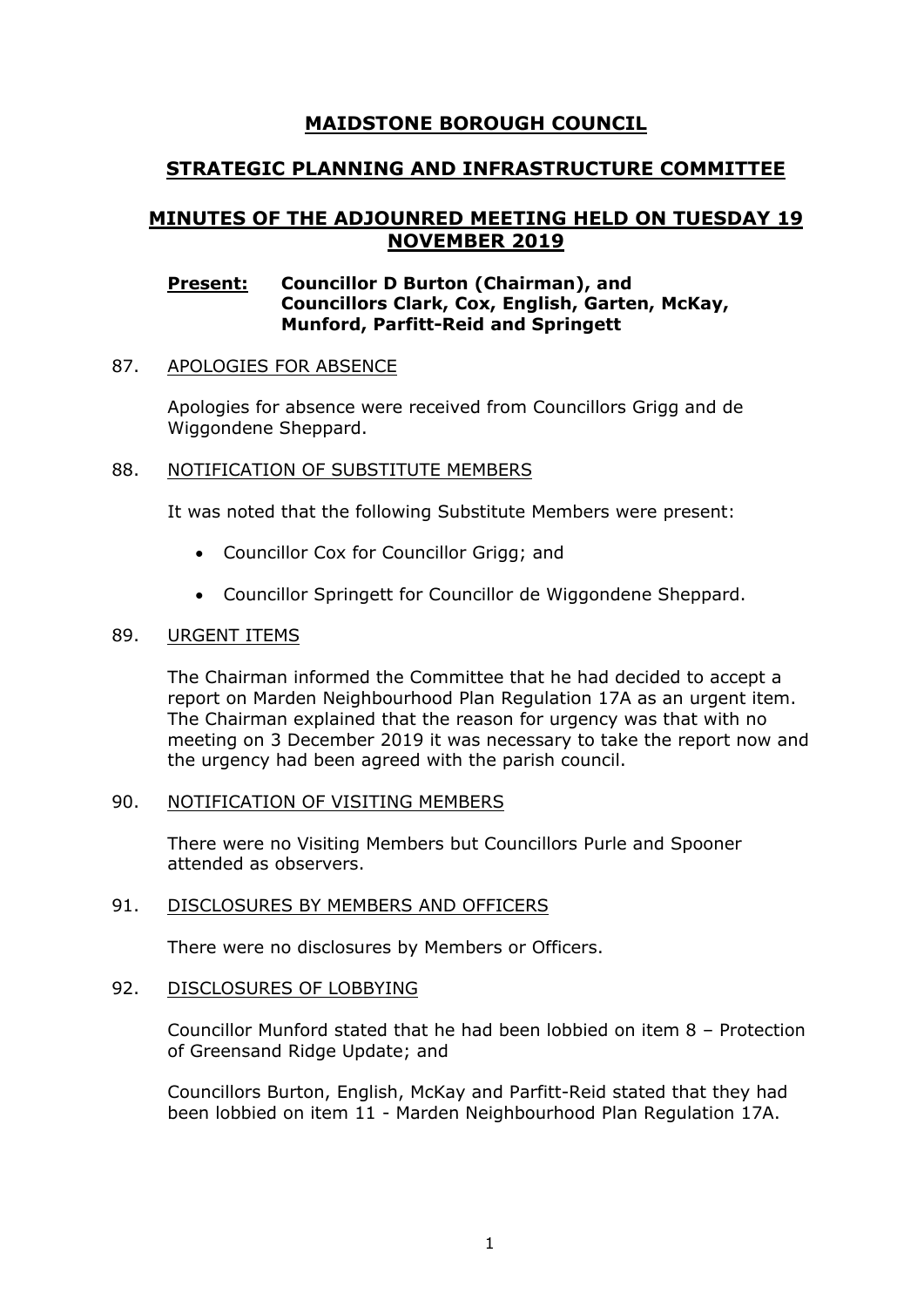#### 93. TO CONSIDER WHETHER ANY ITEMS SHOULD BE TAKEN IN PRIVATE BECAUSE OF THE POSSIBLE DISCLOSURE OF EXEMPT INFORMATION.

**RESOLVED:** That all items be taken in public as proposed.

#### 94. PROTECTION OF GREENSAND RIDGE UPDATE

The Chairman informed the Committee that as the members in attendance had changed since the adjournment this item would be taken again from the beginning.

The Head of Planning and Development presented the report which updated the Committee on the Government's ongoing review of designated landscape areas.

The Committee agreed that every opportunity should be taken to pursue AONB, or equivalent, status for the Greensand Ridge. However, there was debate over Landscapes of Local Value and the best way to approach those in responding to the review, that had not yet been adopted by the Government. It was felt that the review had reached a certain point and then ended before the work on local landscape designations had been done. The Committee agreed that the work to review Landscapes of Local Value needed to come first before pushing them forwards for national recognition.

#### **RESOLVED**: That

- 1. The report is welcomed and noted;
- 2. That should the Government adopt the reviews findings Maidstone Borough Council will continue to push for Greensand Ridge to get designation as an AONB, or latterly, "National Landscape";
- 3. Officers prepare proposals and costs to advance the work of AONB status, or latterly, "National Landscape" for Greensand Ridge and to evaluate and take forward work on Landscapes of Local Value in readiness for national recognition.

#### 95. CIL REGULATION 123 LIST REVIEW; 2019 IDP; AND ANNUAL CIL MONITORING REPORT

The Planning Projects and Delivery Manager presented the report outlining the response to the Community Infrastructure Levy (CIL) 123 List review, setting out the 2019 Infrastructure Delivery Plan (IDP) and the Annual CIL Monitoring Report for approval.

The response to the CIL 123 List changes had over two thirds of respondents in support of the list and it was recommended for approval. Appendix 3 to the report set out the IDP schemes and RAG rated them. 10% were Red, 50% Amber, and 40% Green. The annual monitoring report was a requirement and had to be published by 31 December 2019.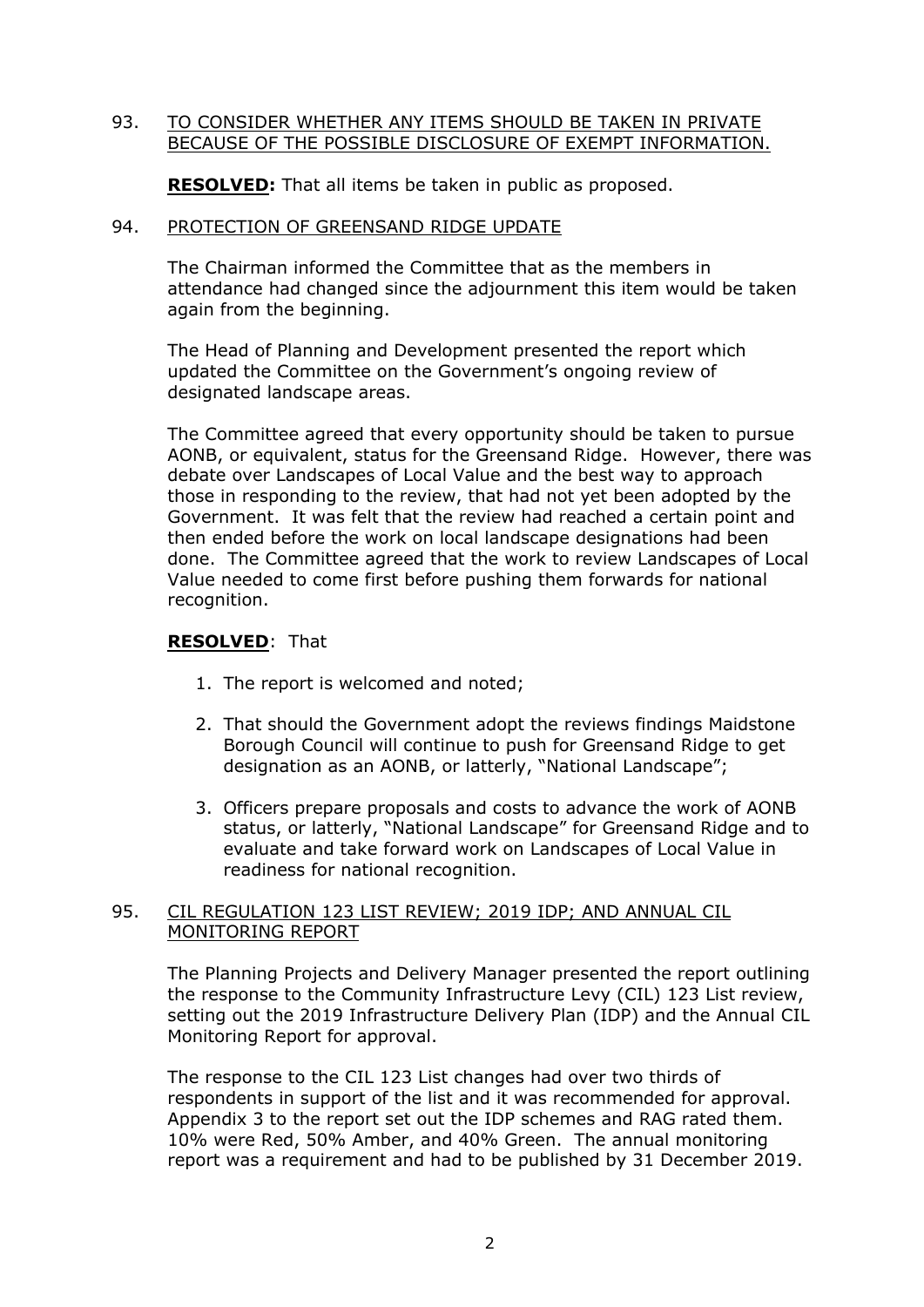The receipts from April – September 2019 would show in next year's report.

A question was raised over a potential democratic deficit in the process as to how members in non-parished areas could not get involved when in the process when Parishes could.

The Committee discussed ways that Kent County Council could feed their requirements for the provision of waste sites into the CIL process in order to get them funded. It was agreed that the best route was for this issue to be raised at the Kent Waste Partnership and agreed that the Chairman of Communities, Housing and Environment should be requested to raise this at the next meeting of the partnership as the Council's representative.

#### **RESOLVED**: That

- 1. The outcome of the Regulation 123 List review consultation be noted;
- 2. The updated Regulation 123 List (Appendix 2) be agreed for publication;
- 3. The final 2019 Infrastructure Delivery Plan (Appendix 4) be approved for publication; and
- 4. The Community Infrastructure Levy monitoring report (Appendix 5) be approved for publication.

#### 96. S106 MONITORING REPORT

The Head of Planning and Development presented the report which set out the monitoring data for S106 monies and was the result of the system being fully populated for the first time. The Committee had previously requested more time to consider the data and the RAG ratings.

Discussion focussed on the way in which S106 monies were collected and spent and the committee wanted to see infrastructure being delivered. GP surgeries were a particular area of concern and it was recognised that getting the Clinical Commissioning Group to deliver them, as they were private practices, was particularly difficult. Officers informed the committee that the nature of the S106 tests made it difficult to collect monies early in the development and this was why occupancy triggers were used.

The Committee asked for clarification on how often the report would be presented and asked if there were any resource requirements to deliver this. They were informed that the report would come back every 6 months and the CIL and S106 teams were being combined to provide additional resilience and it was noted that S106 funding was already being used for monitoring.